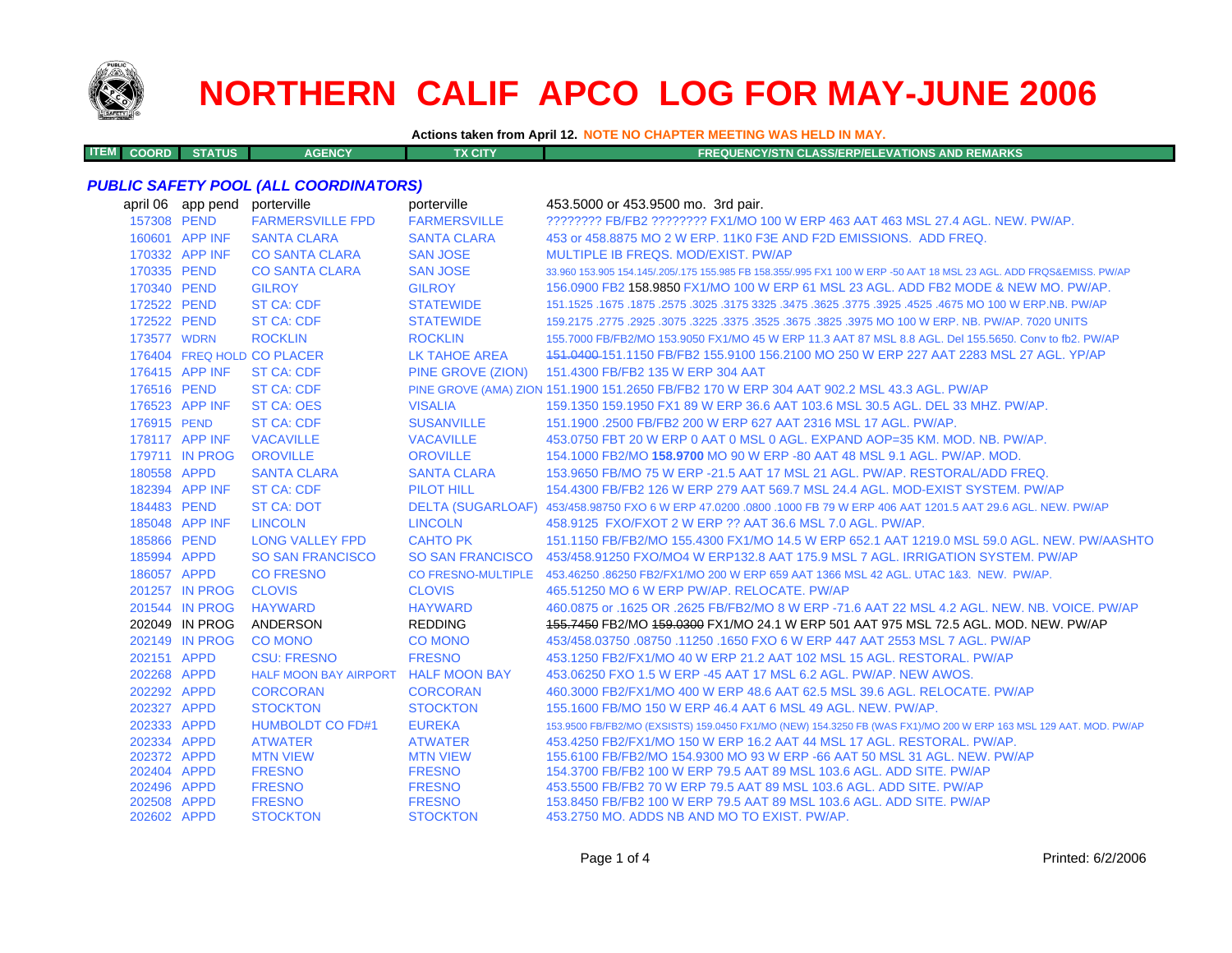### **Actions taken from April 12. NOTE NO CHAPTER MEETING WAS HELD IN MAY.**

| <b>ITEM</b> |                            | <b>COORD</b> STATUS | <b>AGENCY</b>                        | <b>TX CITY</b>                     | <b>FREQUENCY/STN CLASS/ERP/ELEVATIONS AND REMARKS</b>                                                                                                                  |
|-------------|----------------------------|---------------------|--------------------------------------|------------------------------------|------------------------------------------------------------------------------------------------------------------------------------------------------------------------|
|             | 202603 APPD                |                     | <b>STOCKTON</b>                      | <b>STOCKTON</b>                    | 460,0500 MO 4 W. ADDS NB AND MOS TO EXIST. PW/AP                                                                                                                       |
|             | 202604 APPD                |                     | <b>STOCKTON</b>                      | <b>STOCKTON</b>                    | 460.3250 .4250 FB 170 W ERP. ADDS FB TO FB2, MO AND NB TO EXIST. PW/AP.                                                                                                |
|             | 202605 APPD                |                     | <b>STOCKTON</b>                      | <b>STOCKTON</b>                    | 155,05500 FB 100 W ERP 41 AAT 6 MSL 49 AGL, ADD NB & FB TO EXIST FB2, PW/AP,                                                                                           |
|             | 202606 APPD                |                     | <b>STOCKTON</b>                      | <b>STOCKTON</b>                    | 460.0750 2000 .2500 .4000 FB/FB2 500 W ERP 28 AAT 6 MSL 49 AGL. ADDS SITE & NB. PW/AP                                                                                  |
|             | 202607 APPD                |                     | <b>STOCKTON</b>                      | <b>STOCKTON</b>                    | 460,5500,6000 FB/MO 85 W ERP 28 AAT 6 MSL 49 AGL, ADD FB TO FB2, ADD NB, PW/AP,                                                                                        |
|             | 202608 WDRN                |                     | <b>STOCKTON</b>                      | <b>STOCKTON</b>                    | 155,4000 FB/MO 330 W ERP 30 AAT 5 MSL 25 AGL, NEW, PW/AP.                                                                                                              |
|             | 202609 APPD                |                     | <b>STOCKTON</b>                      | <b>STOCKTON</b>                    | 453.7000 FB/FB2 330 W ERP 21 AAT 5 MSL 25 AGL. EXIST SYS MOD, ADD NEW STN.                                                                                             |
|             | 202612 APPD                |                     | <b>ST CA: DOT</b>                    |                                    | YREKA/ETNA/H'BROOI 453/458.06250 .51250 .4875 FXO 5&25 W ERP V AAT MSL 620-1873 AGL 6-12. NEW. PW/AP                                                                   |
|             | 202697 APPD                |                     | <b>BAY AREA AQMD</b>                 | <b>SAN FRANCISCO</b>               | 72.1000 FXO 1 W ERP ?? AAT ?? MSL 21.3 AGL, F1D, NEW.                                                                                                                  |
|             | 500249 APPD                |                     | <b>DENAIR</b>                        | <b>DENAIR</b>                      | 453/458.98750 MO 2 W ERP. NB. PW/AASHTO.                                                                                                                               |
|             | 202721 APPD                |                     | <b>STOCKTON</b><br><b>STOCKTON</b>   | <b>STOCKTON</b>                    | 453.7500 MO 100 W ERP. ADDS NB. PW/AP.                                                                                                                                 |
|             | 202728 APPD<br>202809 APPD |                     | SELMA KINGSBURG CO SAN DIS KINGSBURG | <b>STOCKTON</b>                    | 460.6250 FB/FB2 45 W ERP 30 AAT 5 MSL 23 AGL. ADDS NEW SITE ON EXIST FREQ. ADD NB. PW/AP<br>72.1000 FXO 1 W ERP 3.2 AAT 87 AGL 6.1 AGL. NEW. CLOCK SYNC SYSTEM. PW/AP. |
|             | 202815 APPD                |                     | <b>SARATOGA</b>                      | <b>SARATOGA</b>                    | 37.0800 FB 37.9600 FX1 60 W ERP -135 AAT 144.1 MSL 18.3 AGL. RELOCATE. MUT AID SYS PW/AP.                                                                              |
|             | 790518 APPD                |                     | DEL TACO #129                        | <b>FAIROAKS (SAC)</b>              | 30.840 31.240 33.160 33.400 35.020 151.8350 151.8950 154.4900 154.5150 154.540 457.5125 .5875 468.4875 .7625 469.6375                                                  |
|             |                            |                     |                                      |                                    | 467.7625 468.4875 MO 2W NB, IG/PCIA,                                                                                                                                   |
|             | 790605 APPD                |                     | DEL TACO #583                        | <b>SACRAMENTO</b>                  | 30.840 31.240 33.160 33.400 35.020 151.8350 151.8950 154.4900 154.5150 154.540 457.5125 .5875 468.4875 .7625 469.6375                                                  |
|             |                            |                     |                                      |                                    | 467.7625 468.4875 MO 2W NB. IG/PCIA.                                                                                                                                   |
|             | 790634 APPD                |                     | DEL TACO #887                        | <b>SACRAMENTO</b>                  | 30.840 31.240 33.160 33.400 35.020 151.8350 151.8950 154.4900 154.5150 154.540 457.5125 .5875 468.4875 .7625 469.6375                                                  |
|             |                            |                     |                                      |                                    | 467.7625 468.4875 MO 2W NB. IG/PCIA.                                                                                                                                   |
|             | 790649 APPD                |                     | DEL TACO #3967                       | <b>ELK GROVE</b>                   | 30.840 31.240 33.160 33.400 35.020 151.8350 151.8950 154.4900 154.5150 154.540 457.5125 .5875 468.4875 .7625 469.6375                                                  |
|             |                            |                     |                                      |                                    | 467.7625 468.4875 MO 2W NB. IG/PCIA.                                                                                                                                   |
|             | 790604 APPD                |                     | DEL TACO 3#581                       | <b>CITRUS HEIGHTS</b>              | 30.840 31.240 33.160 33.400 35.020 151.8350 151.8950 154.4900 154.5150 154.540 457.5125 .5875 468.4875 .7625 469.6375                                                  |
|             |                            |                     |                                      |                                    | 467.7625 468.4875 MO 2W NB, IG/PCIA,                                                                                                                                   |
|             | 870536 APPD                |                     | <b>SKIP MAY</b>                      | <b>ELMIRA/FT BRAGG</b>             | 160.1700 173.2250 160.2000 MO6 25 W ERP. IG/PCIA.                                                                                                                      |
|             | 202920 APPD                |                     | <b>ROSEVILLE</b>                     | <b>ROSEVILLE</b>                   | 453/458.6500 .8250 FXO/FXOT 2 W ERP. 2 SCADA SYSTEMS. NB. PW/AP.                                                                                                       |
|             |                            | 104830 DENIED       | UNITED IND HEALTH SVC ARCADIA        |                                    | 155.2650 5 W ERP MO WB. ADJ CHNL CONCERN CI FORTUNA FB2                                                                                                                |
|             |                            | 202999 IN PROG      | ST CA: P&R                           |                                    | AUB/WIEMAR/A'GATE 453/458.8250 460/465.2500 FXO 125 W ERP N-S AZIMUTHS 226 AAT 654 MSL 21 AGL. NB. PW/AP                                                               |
|             | 340009 APPD                | 203100 IN PROG      | <b>GARAMENDI</b><br><b>CO SONOMA</b> | <b>EXETER/VISALIA</b><br>CO SONOMA | 453.01250 FB8/FX1T/MO8 12 W ERP 808 AAT 1737 MSL 20 AGL. ADDS @ MULTI SITES, YG/PCIA<br>460.6000 MO/MO3 2 W ERP. PW/AP.                                                |
|             |                            | 203176 IN PROG      | ST CA: CHP                           | <b>STATEWIDE</b>                   | 39.200 .260 .340 .360 .420 .440 .680 .720 .800 .880 MO 100 W ERP. PW/AP.                                                                                               |
|             |                            | 203176 IN PROG      | ST CA: CHP                           | <b>STATEWIDE</b>                   | 42.040 140 .580 .860 .900 .940 MO 100 W ERP. PW/AP.                                                                                                                    |
|             |                            | 203176 IN PROG      | ST CA: CHP                           | <b>STATEWIDE</b>                   | 44.620 .660 .700 .740 .940 .980 45.060 MO 100 W ERP. PW/AP.                                                                                                            |
|             |                            | 203176 IN PROG      | ST CA: CHP                           | <b>STATEWIDE</b>                   | 460/465.3750 MO 50 W ERP. PW/AP.                                                                                                                                       |
|             | 203224 APPD                |                     | <b>CO PLACER</b>                     | <b>GRASS VALLEY/AUBURN</b>         | 159.1200 FX1 NEW STATION (GRASS VALLEY) /MOVE TOWER AT AUBURN. PW/AP.                                                                                                  |
|             |                            | 203237 IN PROG      | <b>OCCIDENTAL CSD</b>                | <b>OCCIDENTAL</b>                  | 155.0400 FB2 158.8950 FX1/MO NEW. PW/AP.                                                                                                                               |
|             |                            | 203253 IN PROG      | <b>STOCKTON</b>                      | <b>STOCKTON</b>                    | 453.11250 460.61250 460.6375 FBT/FB2T/MO 2 W ERP. NB. PW/AP.                                                                                                           |
|             |                            |                     |                                      |                                    |                                                                                                                                                                        |
|             | 203308 APPD                |                     | SAN MATEO PREHOSP                    | PESCADERO                          | 155.4000 FB/FB2/MO 159.0750 MO 200 W ERP 64.7 AAT 146 MSL 21 AGL. REORG LIC. PW/AP                                                                                     |
|             | 203317 APPD                |                     | <b>HANFORD</b>                       | <b>HANFORD</b>                     | 460.2000 .3750 FB/FB2/FX1/MO 250 W ERP EXSISTS. ADD NB. PW/AP.                                                                                                         |
|             | 203321 APPD                |                     | CO INYO                              | <b>BAKER</b>                       | 154.7250 FB2 250 W ERP 200.8 AAT 640 MSL 42.7 AGL. ADDS TO EXSIST. PW/AP MAX ERP 152 W.                                                                                |
|             | 203331 APPD                |                     | CO FRESNO                            | CO FRESNO                          | 158,8350 MO 100 W ERP ONLY ADDS NB, PW/AP                                                                                                                              |
|             | 203334 APPD                |                     | CO FRESNO                            | CO FRESNO                          | MED 1-10 MO 30 W ERP. INCR MO#. ADD NB. PW/AP                                                                                                                          |
|             | 203335 APPD                |                     | CO FRESNO                            | CO FRESNO                          | 159.0750 MO ONLY ADDS NB. PW/AP.                                                                                                                                       |
|             | 203343 APPD                |                     | CO FRESNO                            | CO FRESNO                          | 154.9500 FB/FB2 18.1 AAT 5 W ERP 90.5 MSL 25.6 AGL. DEL 1 SITE ADD 2. ADD NB. PW/AP.                                                                                   |
|             | 203349 APPD                |                     | CO FRESNO                            | CO FRESNO                          | 154.8750 155.5350 156.0300 158.7900 158.8800 158.9550 158.9700 159.1500 458.4500 MO ONLY ADD NB                                                                        |
|             | 500388 APPD                |                     | <b>REEDLY</b>                        | <b>REEDLY</b>                      | 453/458.91250 MO 2 W ERP F3&F2, NEW, PW/IMSA,                                                                                                                          |
|             |                            | ??? APPD            | <b>NEW WEST FOODS</b>                | <b>PLACERVILLE</b>                 | 30.840, 31.240, 33.160, 33.400, 35.020, 151.835 .895, 154.490 .515 .540 MO 1-3 W ERP. NB. IG/PCIA.                                                                     |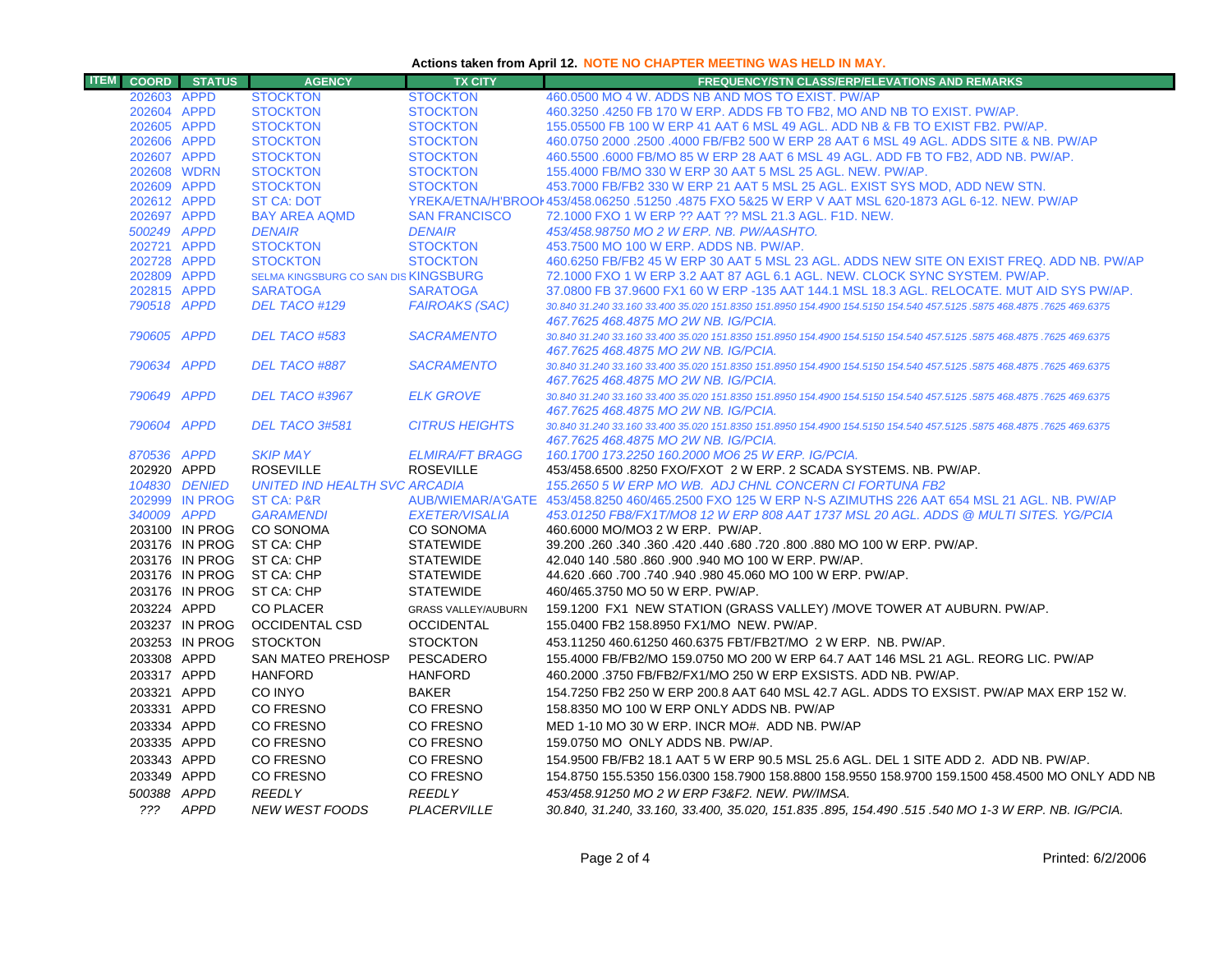### **Actions taken from April 12. NOTE NO CHAPTER MEETING WAS HELD IN MAY.**

| <b>COORD</b> | <b>STATUS</b>    | <b>AGENCY</b>                 | <b>TX CITY</b>       | <b>FREQUENCY/STN CLASS/ERP/ELEVATIONS AND REMARKS</b>                                           |
|--------------|------------------|-------------------------------|----------------------|-------------------------------------------------------------------------------------------------|
| 605499 APPD  |                  | PG&E                          | VACAVILLE            | DEL 156.6050 ADD 153.7250 FB/MO 368 W ERP 562 AAT 810 MSL 35.7 AGL. IMPACTS OES LG. IG/UTC.     |
| 203428 APPD  |                  | ST CA: DOT                    | REDDING AREA         | 453.1250 .4750 458.1250 4750 FXO 40 W ERP 414 AAT 1201 MSL 29.6 AGL. NB. MODS. PW/AP.           |
|              | 203438 FREQ HOLD | SARATOGA                      | <b>SARATOGA</b>      | 158.84250 FB/FB2/MO 153.86750 MO 60 W ERP -119 AAT 116.1 MSL 24 AGL. NB. NEW. PW/AP.            |
| 0136 06 APPD |                  | TACO BELL #529                | CONCORD              | 151.5200 154.4900 .5150 31.800 33.160 35.880 MO 1-2 W ERP. WB. IG/AAR                           |
| 44063        | APPD             | <b>RIO DELL</b>               | RIO DELL/FORTUNA     | 453/458.2500 FXO 20 W ERP -50 AAT 104.1 MSL 6.1 AGL. WB. PW/FCCA.                               |
| 44608        | APPD             | REDWAY                        | REDWAY (HUM CO)      | 453/458.8000 FXO/MO -217 AAT 163 MSL 6.1 AGL. WB. PW/FCCA.                                      |
| 024732       | APPD             | HOOPA VALLEY RES FM           | HOOPA (HUM CO)       | 155.3850 FB2 150.805 154.1900 .355 .385 MO 35 W ERP 396.9 AAT 1036 MSL 12 AGL. PW/IMSA. RESTORE |
| 500441       | <i>DENIED</i>    | CO SACRAMENTO                 | RANCHO CORDOVA       | 453/458.93750 MO 2 W ERP. F2D. NEW. PW/AASHTO.                                                  |
|              | 203535 IN PROG   | CO SISKIYOU                   |                      | CO SISKIYOU (3 LOCS 154.2500 FB2 14.9 W ERP 614 AAT 1964 MSL 6 AGL. ADD TO EXIST SYS. PW/AP.    |
|              | 203429 HOLDING   | CO FRESNO                     | <b>FRESNO</b>        | 155.5650 FB2/MO 158.9250 MO 5 W ERP 16.1 AAT 90.5 MSL 3 AGL. ADDS TO SYS. PW/AP.                |
| 203562 APPD  |                  | ST CA: ?                      | <b>STATEWIDE</b>     | 460.0125 MO/MO3 1-2 WATTS NB. PW/AP.                                                            |
| 203461       |                  | ADJ AREA BAKERSFIELD          | <b>BAKERSFIELD</b>   | 153.8750 .9950 154.115 .0250 FB/FB2 160 W ERP 74.1 AAT 282 MSL 28 AGL. PW/AP                    |
|              |                  | 203465 ADJ AREA BAKERSFIELD   | <b>BAKERSFIELD</b>   | 151.0700 FB 160 W ERP -9.9 AAT 123.4 MSL 16 AGL. PW/AP                                          |
|              |                  | 203468 ADJ AREA BAKERSFIELD   | <b>BAKERSFIELD</b>   | 155.4300 FB 130 W ERP -16.9 AAT 123.4 MSL 16 AGL. PW/AP.                                        |
| 44068        | APPD             | REDWAY                        | REDWAY (HUM CO)      | 453/458.8000 FXO/MO -217 AAT 163 MSL 6.1 AGL. WB. PW/FCCA.                                      |
| 203605 APPD  |                  | <b>HERCULES</b>               | <b>HERCULES</b>      | 453.16250 MO 4 W ERP. NB. PW/AP.                                                                |
|              | 203675 IN PROG   | SAN RAMON VLY FPD             | W CREEK (DIABLO)     | 460.5750 FB/FB2 8.5 W ERP 958 AAT 1170 MSL 10 AGL. PW/AP.                                       |
| 430015       | APPD             | SIERRA ROAD IMP ASSN SAN JOSE |                      | 173.36250 FXOC 8 W ERP -94 AAT 258 MSL 6 AGL. TELEMETRY.  RESTORAL. IG/PCIA.                    |
| 500466       | <i>DENIED</i>    | CO FRESNO                     | <b>KERMAN</b>        | 159.11250 FB2/MO 155.0850 FX1/MO 20 W ERP 14 AAT 59 MSL 15.2 AGL. NEW. PW/AASHTO.               |
|              | 203760 IN PROG   | ST CA: ?                      | <b>SAN FRANCISCO</b> | 453.2750 FB/FB2/FX1/MO 19 W ERP 25.6 AAT 19.2 MSL 36.6 AGL. NEW. WB. PW/AP.                     |

#### *470-512 MHz POOL*

| 202214      |                | <b>CO MARIN</b>           | <b>BODEGA</b>     | 483.9500 .7250 484.8750 490.8000 488.9750 489.3250 .7000 490.1000 .3750 484.8750 490.8000 489.9750 4              |
|-------------|----------------|---------------------------|-------------------|-------------------------------------------------------------------------------------------------------------------|
|             |                | <b>CONTINUES</b>          |                   | FB/FB2 200 W ERP 39 AAT 218 MSL 30 AGL, ADD TO EXIST, YP/AP.                                                      |
|             | 202278 IN PROG | <b>CO MARIN</b>           |                   | CO MARIN & SONOMA 483,6525 .1750 485,6250 484,2000 489,8500 FB2/MO 200 W ERP 566 AAT 745 MSL 60.7 AGL, NEW, PW/AP |
| 104315 APPD |                | <b>MOBILE RELAY ASSOC</b> | LOS GATOS         | 483.56250 FB6/FX1T/MO6 400 W ERP 707 AAT 42 AGL. IG/EWA.                                                          |
| 175742 APPD |                | <b>CRYSTAL SMR</b>        | <b>MT VACA</b>    | 488.53750 FB6/MO 100 W ERP 660 AAT 829 MSL 61 AGL. IG/EWA. NB                                                     |
| 161724 APPD |                | <i>MOBILE RELAY ASSOC</i> | - SF              | 483.36250 FB6/FX1T/MO 163 W ERP 114 AAT 23 MSL 117 AGL. NB. ADDS NEW SITE. IG.                                    |
| 112926 APPD |                | MOBILE RELAY ASSOC        | <b>LIVERMORE</b>  | 489.71250 FB6/FX1T/MO6 250 W ERP 126 AAT 335 MSL 39.6 AGL. NEW. IG/PCIA                                           |
| 142006 APPD |                | <i>MOBILE RELAY ASSOC</i> | <b>FAIRFAX</b>    | 489.83750 FB6/FX1T/MO6 1000 W ERP 612 AAT 762 MSL 21 AGL. NEW. IG/PCIA                                            |
|             | 201279 IN PROG | CO CONTRA COSTA           | <b>ORINDA</b>     | 482.7250 489.2500 490.0500 FB8/MO 33 W ERP 487 AAT 583 MSL 43 AGL, PW/AP                                          |
|             | 201289 IN PROG | CO CONTRA COSTA           | MARTINFZ          | 482,5750 483,0000 483,4000 483,7750 FB8/MO8 137 W ERP 239 AAT 273 MSL 36.6 AGL. PW/AP, NEW.                       |
| 135007 APPD |                | <i>MOBILE RELAY ASSOC</i> | LOS GATOS         | 490.53750 FB6/FX1T/MO6 250 W ERP 722 AAT 1035 MSL 42 AGL. IG/EWA.                                                 |
| 142905 APPD |                | <i>MOBILE RELAY ASSOC</i> | <i>I IVERMORE</i> | 490.71250 FB6/FX1T/MO6 250 W ERP 126 AAT 335 MSL 39.6 AGL. IG/EWA.                                                |
|             | 172546 DENIED  | MOBILE RADIO ASSOC        | <b>I IVERMORE</b> | 484.96250 FB6/FX1T/MO6 250 W ERP 126 AAT 335 MSL 38 AGL, NB, IG/EWA,                                              |
|             |                |                           |                   |                                                                                                                   |

## *800 MHz PUBLIC SAFETY (GP, YP, GF, YF) & Comml Users*

|             |                | 156156 APP INF CHABOT-LOS POSADAS HAYWARD |                     | ???.???? FB2/MO 65 W ERP ?? AAT 12.1 MSL 10.5 AGL. NEW GP/AP.                                           |
|-------------|----------------|-------------------------------------------|---------------------|---------------------------------------------------------------------------------------------------------|
|             |                | 176408 FREQ HLD ST CA: P&R                | PINE GROVE (ZION)   | 856.7375 858.7625 FB/FB2/FX1/MO 184 W ERP 282.9 AAT 902 MSL 43.3 AGL. ADD 2N CHNL MINOR MODS. GP/AP     |
|             | 180044 APP INF | <b>CO NAPA</b>                            | <b>BERRYESSA PK</b> | 856,96250 FB 280 W ERP 647.2 AAT 932 MSL 6.1 AGL, ADD TO EXIST, GP/AP, MOB DATA,                        |
|             | 181958 APP INF | OAKLAND                                   | <b>OAKLAND</b>      | 858.93750 FB2/FX1/MO 105 W ERP -3 AAT 91.4 MSL 18.9 AGL, ADD NEW FREQ, PW/AP                            |
| 183985 PEND |                | <b>ST CA: DOT</b>                         |                     | LEE VINING (CONWAY 859.73750 FB/FB2 860.98750 FB 496 W ERP 98 AAT 2560 MSL 30.5 AGL. MOD. GP/AP.        |
| 185065 APPD |                | <b>ST CA: DOT</b>                         |                     | WILLOW CREEK(HUM) 857.73750 FB/FB2/FX1/MO 35 W ERP 834 AAT 1509 MSL 46 AGL. MOD. ADD 6.1 M FX1S. GP/AP. |
| 202471 APPD |                | <b>ST CA: DOT</b>                         |                     | SHOSHONE (INYO) 811.73750 FX1 221 W ERP -168.9 AAT 480 MSL 12.2 AGL. 10 dB@152º CHNG FREQ. GP/AP        |
|             |                | 202627 IN PROG STOCKTON                   | <b>STOCKTON</b>     | 856.23750 859.48750 FB/FB2/MO 75 W ERP 40.3 AAT 5.8 MSL 122 AGL, EXIST, ADD SITE, GP/AP                 |
|             |                |                                           |                     |                                                                                                         |